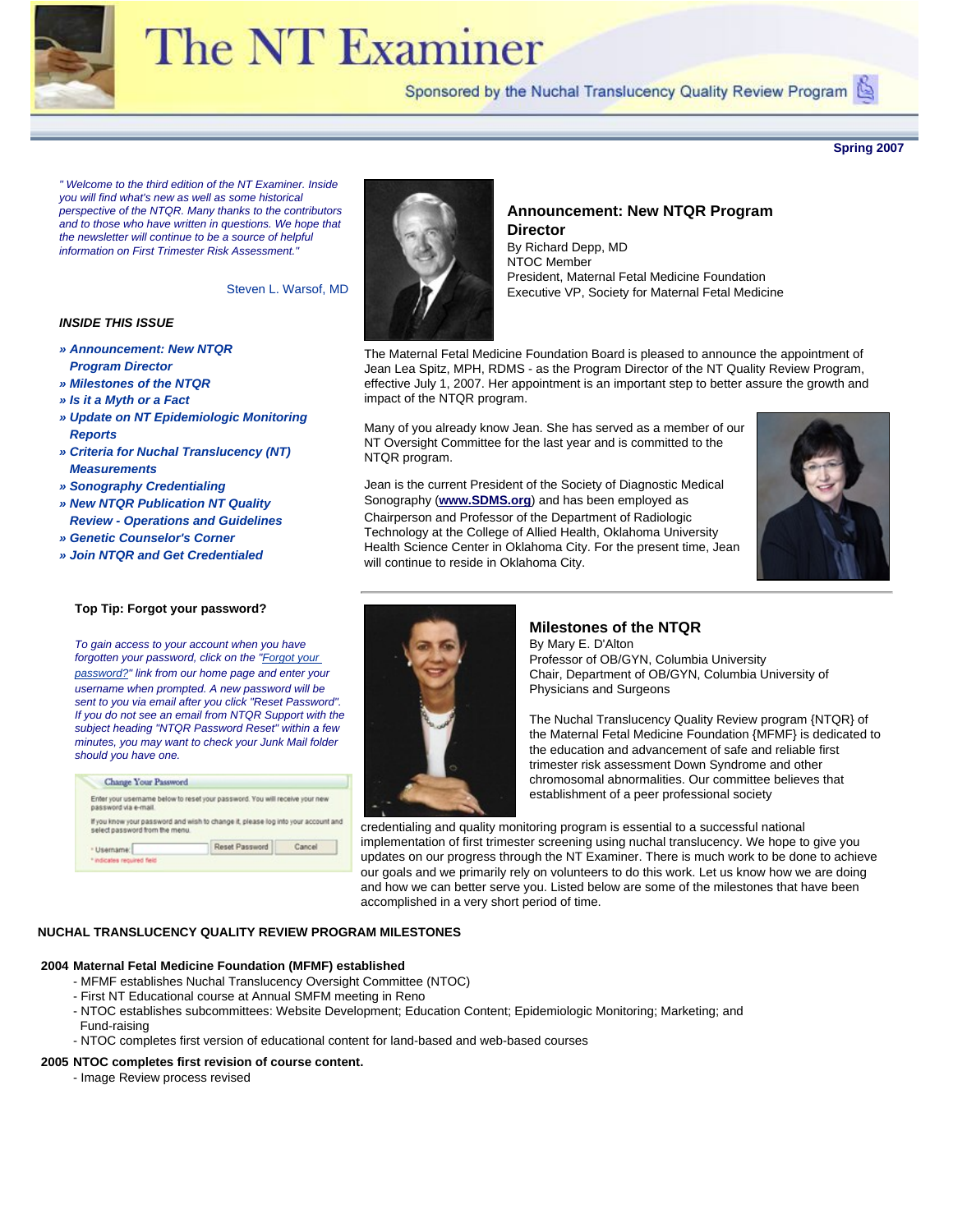## **2006 SMFM Coding Committee generates approval for new NT CPT codes**

- Seminars in Perinatology issue devoted to NT Education and Quality monitoring
- Agreements with NTD Labs and Genzyme to help support the NTQR program
- Agreement with NTD Labs and Genzyme to transmit NT data to NTQR - Agreements with University labs and independent labs
- Credentialing Nasal Bone will be an added to the program
- Operational Standards document completed
- First data received from NTD Labs,
- 
- Data received from Genzyme, Yale University and other University labs.
- Editor for NT examiner named
- NT Examiner Newsletter First edition

- NTOC completes second complete revision and expansion of NTQR educational content

## **2007 Joint document with ACOG regarding First Trimester screening: ACOG Practice Bulletin #77. Screening for Fetal Chromosomal Abnormalities.**

- NT Examiner second edition
- Abstract summarizing NTQR Progress presented at Annual SMFM Meeting (San Francisco)
- NT CPT Codes become activated
- Epidemiologic Monitoring Reports sent to NTQR credentialed participants.
- NT Examiner -third edition

## **2003 Agreement with SMFM leadership to work with the leaders of FASTER and BUN research groups to create a national consensus program to better assure more reliable national First trimester screening.**

<span id="page-1-0"></span>

**Is it a Myth or a Fact** By Larry Platt, OB/GYN NTOC Member Prof. Ob-Gyn, Geffen School of Medicine at UCLA, Director, Center for Fetal Medicine and Women's Ultrasound

**MYTH:** ACOG Practice bulletin mandates integrated testing as the method of choice for prenatal diagnosis.

**FACT:** The ACOG PB provides a variety of ways to achieve the most desirable outcome including combined First Trimester risk assessment with NT and biochemistry alone, second trimester alone or a combination of testing schemes etc. Quality monitoring of NT performance is emphasized as essential.





**FACT:** As a result of our physicians and sonographer feed back the decision was made to move to a more manageable system for the physician offices While on a per practice site basis we will be receiving less money. It is our estimate that with the growing number of NTQR registrants (now over 2500) we will be able to break even by 2008.

**FACT:** The NTQR committee remains a volunteer group of Physicians and sonographers.

**MYTH:** Physician combined first trimester risk assessment obviates the need to counsel patients before performing NT measurements.

**FACT:** All patients should be adequately informed about the benefits and alternatives to First trimester Risk assessment.The NTQR is in the process of preparing helpful patient education materials to be available to NTQR participants.

<span id="page-1-1"></span>

**Update on NT Epidemiologic Monitoring Reports** By Kim Dukes, PhD

President and CEO, DM-STAT, Inc.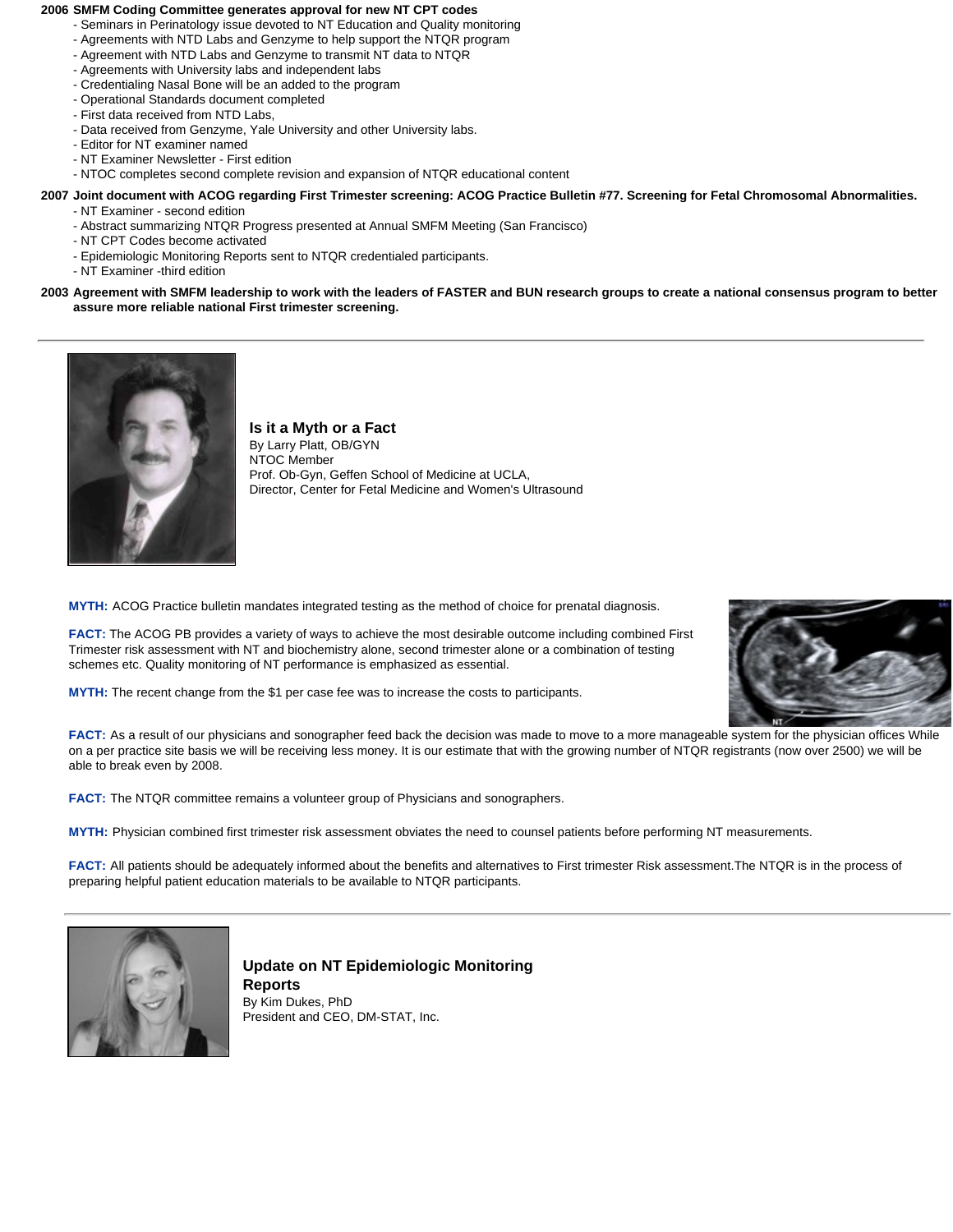In the last issue of the NT Examiner, we briefly described the rationale for epidemiological monitoring and described in detail the first page of the quarterly Epidemiologic Monitoring reports being disseminated to each participating provider. Specifically, we described graphical displays of each participating provider's observed nuchal translucency (NT) measurements plotted as a function of crown rump length (CRL), utilizing the population referent as our gold standard.

In this issue, we describe the second page of the quarterly report (see table below) and describe the statistical methods used to determine whether a provider is within or outside of the expected quality assurance range. The first row of the table below contains summary statistics based on the population referent. Summary statistics are presented for each provider and then for that provider's center for the current reporting period and then for the cumulative period (over the past year). These are then compared to the population referent. The statistic primarily utilized to determine whether the provider is within the expected quality assurance range is the median NT in multiples of the median (Median NT MoM). The Median NT MoM is computed by taking the ratio of each of the provider's NT measurements to the expected NT in the referent population at each CRL. This expected value is derived from regression analysis. In the ideal case, the Median NT MoM is 1.0. Recognizing sampling variability, the expected range is 0.9 to 1.1. Formal quality assurance checks are only performed if at least 30 NT measurements are recorded during a specific reporting period. Other metrics utilized are MoM <5th, MoM > 50th%, MoM >95th percentiles, the standard deviation of the log 10 NT and the slope. Each of these metrics is described in the **[NTQR Epidemiologic Monitoring](http://www.ntqr.org/MyFTP/SM/EPI/Glossary.pdf)  [Glossary](http://www.ntqr.org/MyFTP/SM/EPI/Glossary.pdf)**.

The table below summarizes information submitted by a provider who has 250 NT measurements for the quarter and 500 NT measurements for the year. This provider's center has submitted 2,000 and 4,500 NT measurements, respectively, over the same periods. This provider's Median NT MoM (0.99 for the current reporting period) is within the expected range of NT MoMs (i.e.,between 0.9 to 1.1). The same is true for their cumulative data and also for their center (both in the current period and cumulative). When the Median NT MoM does not fall within the expected range, the provider is flagged and recommended for additional training.

|                              |                     |                         | $\sim$                  |                      |                  |                            |              |  |  |
|------------------------------|---------------------|-------------------------|-------------------------|----------------------|------------------|----------------------------|--------------|--|--|
|                              | Number of<br>Images | MoM<br>$\leq 5$ th $\%$ | <b>MoM</b><br>$>$ 50th% | <b>MoM</b><br>>95th% | Median NT<br>MoM | <b>Std Dev</b><br>Log10MoM | <b>Slope</b> |  |  |
| <b>Population Referent</b>   | 5614                | 5%                      | 50%                     | 5%                   |                  | 0.07                       | 0.169        |  |  |
| Sonographer Reporting Period | 250                 | 4%                      | 49%                     | 5%                   | 0.99             | 0.08                       | 0.175        |  |  |
| Sonographer Cumulative       | 500                 | 5%                      | 50%                     | 6%                   | 1.02             | 0.07                       | 0.171        |  |  |
| Center Reporting Period      | 2000                | 5%                      | 50%                     | 6%                   | 1.01             | 0.07                       | 0.168        |  |  |
| Center Cumulative            | 4500                | 5%                      | 50%                     | 5%                   | 1.00             | 0.07                       | 0.170        |  |  |

 $\overline{\phantom{a}}$ 

# Table 1: Sample Report: Within Expected Ouality Assurance Range

For further information, please contact **[Kim.Dukes@dmstat.com](mailto:Kim.Dukes@dmstat.com)**.

<span id="page-2-0"></span>

# **Criteria for Nuchal Translucency (NT) Measurements**

By Steven L. Warsof, MD EDITOR-IN-CHIEF, The NT Examiner Prof. OB/GYN, Eastern Virginia Medical School Director, Center for Advanced Fetal Therapy

This will be the second in our series of articles for the NT Examiner to clarify the nine criteria established by the Nuchal Translucency Quality Review (NTQR) Program for NT measurements. It is the goal of the NTQR to standardize the NT measurement. It is critical for First Trimester Risk Assessment that the NT measurement be done uniformly, correctly, and precisely. The NT measurement is unique in diagnostic obstetrical ultrasound as fractions of mm's can make significant differences in individual risk assessment for Down Syndrome, patient's decisions for diagnostic testing, and the overall effectiveness of any Down Syndrome screening program.

Nuchal Translucency measurements must be between 10 3/7 weeks and 13 6/7 weeks gestation. This is equivalent to a CRL measurement between 38-84 mm. In this window of time CRL accuracy for gestational dating is 3-5 days. The CRL measurement must be included with NT measurement as the NT measurement is converted into multiples of the mean (MOM) for the CRL. The measured CRL is not the actual anatomic CRL but rather the longest straight line measurement of the fetus while its head is maintained in the neutral position. Unlike the NT measurement in which the longest of three good measurements is used, the CRL uses the average from 3 good measurements. NT measurements can be obtained either transabdominally or endovaginally. Criteria 1 and 2 were printed in the 2nd edition of the NT Examiner. We will continue with criteria 3-5.

**3. Fetus occupies the majority of the image.** When scanning for NT measurement, the fetal image should be enlarged to the point that the head, neck and upper thorax should be predominant. The fetus should occupy >50% of both the width and length of the image. A second fetal image of the same length or size, should not fit in the surrounding space. In order to do this it is important to decrease the depth, narrow the sector width, use fetal echo setting if needed, use the magnification box or equivalent, and magnify then freeze rather than freeze then magnify the image.

**4. Fetal Head in neutral Position.** The NT measurement is greatly affected by the fetal head position. The measurement should be done with the head in the neutral position with a pocket of amniotic fluid between the fetal chin and chest. The angle formed should be < 90 degrees. Flexion of the head will lead to underestimation of the NT space, while hyperextension of the fetal head will lead to overestimation.

**5. Fetus observed away from the amnion**. It is critical that the amnion is identified separate from the skin edge. At times this can be very difficult to visualize as frequently the fetus will be lying directly on the amnion. This is the greatest single source for error in NT measurement. Rather than measuring the NT, the measurement is made of the space between the fetus to amnion. If measured in this way the NT will be falsely overestimated. It is important to be patient and allow for fetal movement. We will allow up to 20 minutes in a scanning session to give the fetus an opportunity to come off the membrane. Cineloop will be important to get the correct measurement. Make sure that the transducer is at the proper MHz.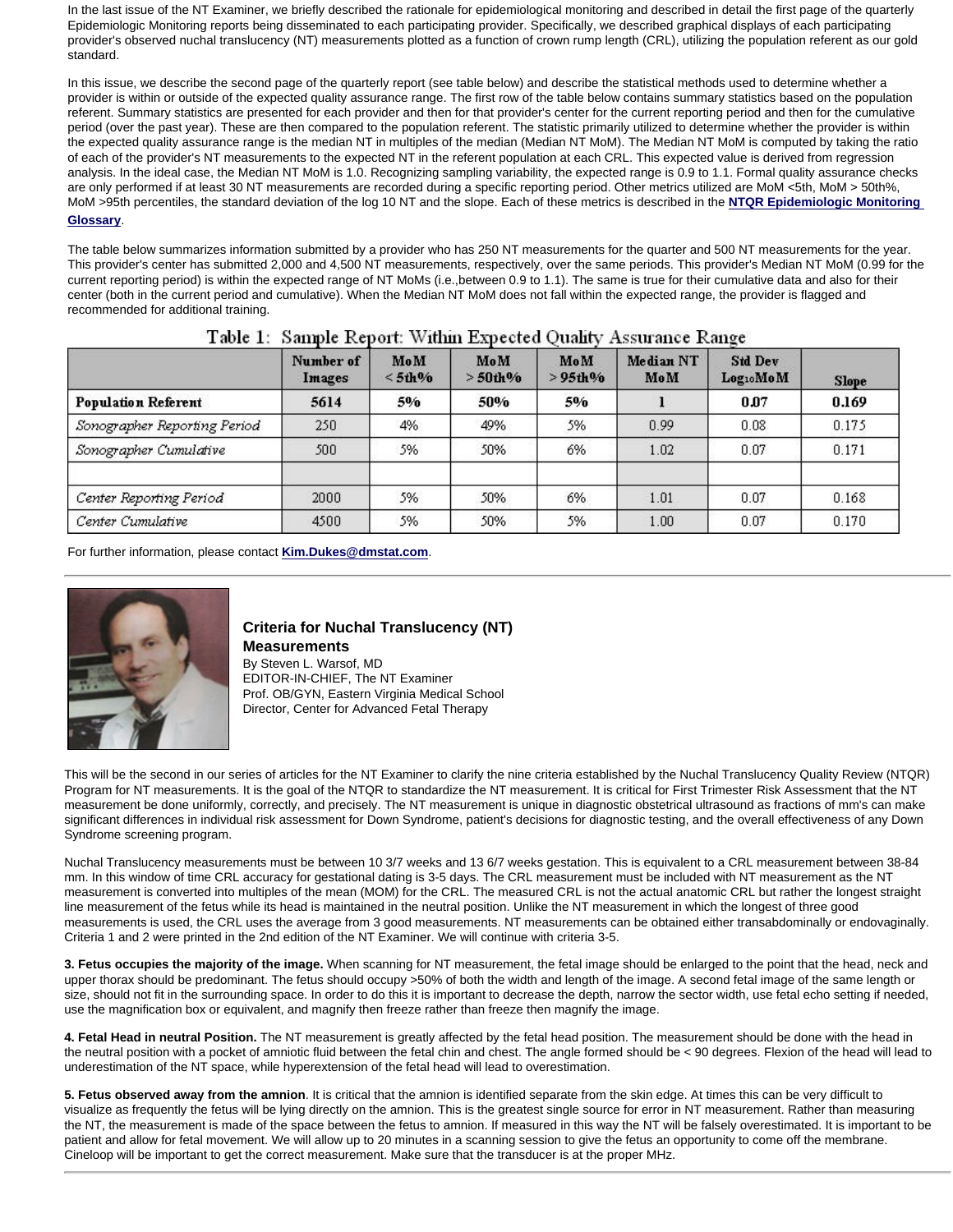<span id="page-3-0"></span>

# **Sonography Credentialing**

By Jean Lea Spitz, MPH, RDMS NTOC Member President SDMS Prof. and Chairman, College of Allied Health Univ. of Oklahoma Health Science Center

With increasing demand for first trimester risk assessment with nuchal translucency measurements, it has been suggested that individuals can be trained exclusively to perform this measurement with no other credentialing. The NTQR does not agree with this. Sonographers need to demonstrate competency in OB/GYN sonography. It is difficult to sort patients by skills needed before a sonographic examination. If multiple obstetrical patients walk into a room, it's not always clear who needs just a nuchal translucency and who needs more. A sonographer, in the process of performing nuchal translucency examinations, may identify fibroids, multiple gestations of varying chorionicities, ectopic pregnancies, adnexal variants, abnormal pregnancies, and other pathology. Competence requires broad-based knowledge, good judgment, and real-time discretion to analyze and adapt the protocol to image, measure, and obtain essential diagnostic information for interpretation by physicians.

The mission of the MFMF is to improve the quality of Maternal-Fetal Medicine services and to create standards based on data collected from the NTQR program. In keeping with that mission, the NTQR Statement on Governance, Operations, Participation, and Ongoing Monitoring states "sonographers entering the NTQR program are responsible for maintaining a comprehensive sonography credential with relevant obstetrical content provided by a nationally recognized agency. The NTQR endorses sonographer education and certification as required by the AIUM for obstetrical accreditation which is done by the ARDMS OB/GYN ".

Comprehensive OB/GYN sonography credentialing examinations demonstrate retention of basic knowledge and competencies including the measurement of crown-rump length, essential to a comprehensive NT examination. **Credentialing is becoming the standard practice in diagnostic medical sonography and is endorsed by AIUM and SDMS** as well as NTQR. To insure quality first trimester risk assessment services, sonographers need to be credentialed in OB/GYN by ARDMS and **both** physicians and sonographers need to be NT credentialed to respond to increasing demand, new technology, and improved methods.

<span id="page-3-1"></span>

**New NTQR Publication NT Quality Review - Operations and Guidelines** By Richard Depp, MD NTOC Member President, Maternal Fetal Medicine Foundation Executive VP, Society for Maternal Fetal Medicine

## **Where do you go to find information about the "why's and how's" of the NTQR program's operations?**

The Maternal Fetal Medicine Foundation (MFMF) sponsors the Nuchal Translucency Quality Review (NTQR) program. The NTQR program is open to physician sonologists regardless of medical specialty and to qualified sonographers (non-physicians). The NTQR has as one of its preeminent roles the charge to identify consensus where it exists and to monitor emerging evidence that may serve as the basis for evolving or new consensus. The NTQR also offers consensus based educational programs, NT credentialing, and on-going standardized epidemiologic monitoring of participant measurements in collaboration with participating laboratories that measure first trimester analytes.

As the NTQR program has developed and matured, our NT Oversight Committee (NTOC) has recognized the importance of increasing the transparency of our operations and providing evidence that the NTQR program will function in a relatively predictable manner within our general guidelines. As a result, the NTOC has recently created an "**[NTQR Operational Guidelines](http://www.ntqr.org/MyFTP/SM/Documents/Operations/NTQRGuidelines.pdf)**" that will serve as a reference for both the members of the NTOC and for participating sonologists, sonographers and laboratories. It is our view that the manual will be a "living document" that will be responsive to the needs of our participants, recognizing the importance of evidence-based reports that will influence our activities in the future.

This resource document is accessible on our website at **[www.ntqr.org](http://www.ntqr.org/)**. In it you can find information about the origins and mission of the NTQR, the organizations that are represented in NTQR, who represents your interests and needs on the NT Oversight Committee and how we operate. The NTOC and the MFM Foundation Board expects this reference will be useful to those with questions, and will improve understanding of the "why's" and "how's" of the NTQR program's activities. As always we appreciate your comments and suggestions.

<span id="page-3-2"></span>

**Genetic Counselor's Corner** By Renee Laux, M.S. NTOC Member

**Q.** My patient has an NT of 4.0 mm. Should she complete serum aspect of her sequential screening?

**A.** With an NT of 4.0mm or greater, her risk for Down syndrome is approximately 1 in 12. At this point, she should be given the choice of diagnostic testing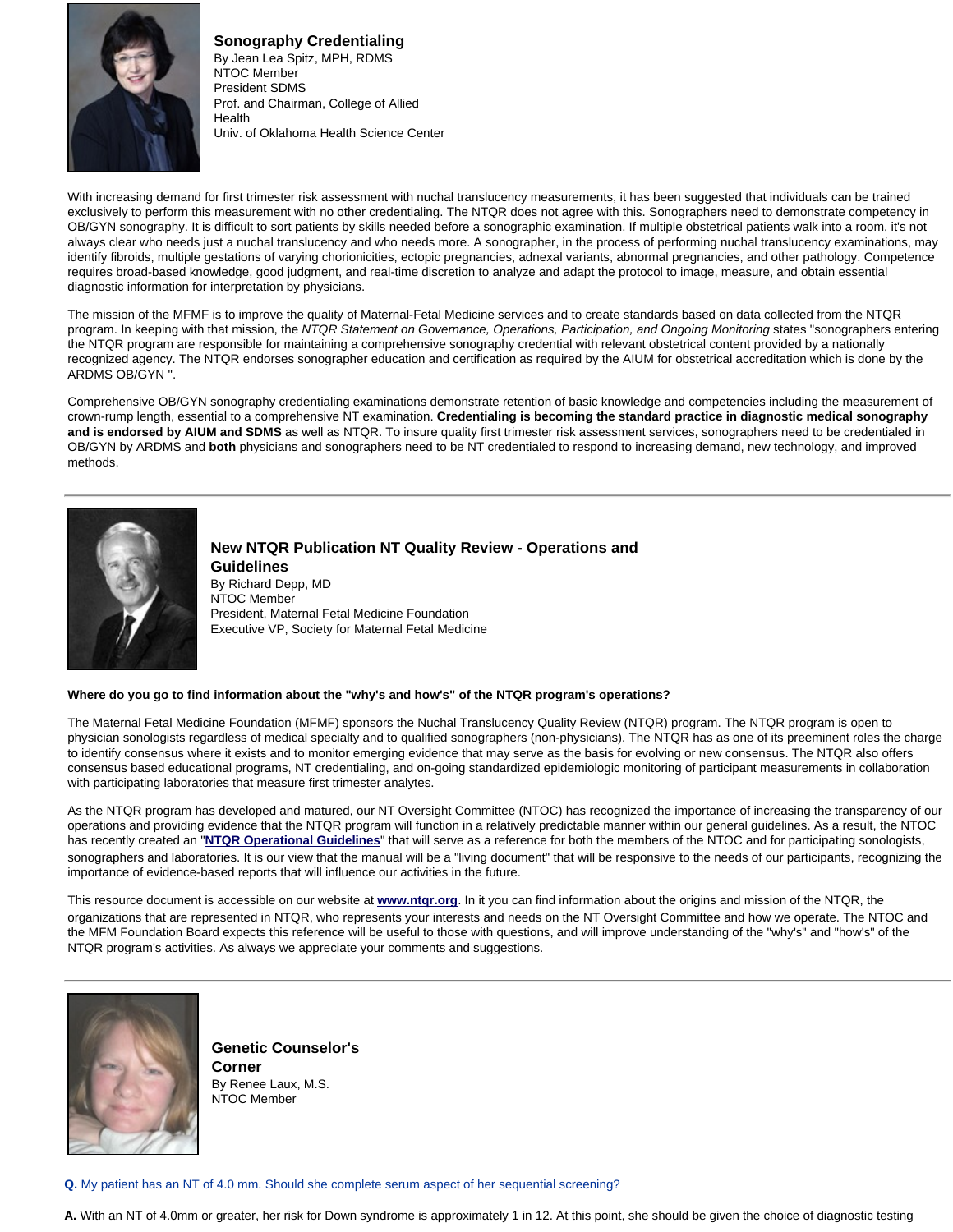based on the NT measurement alone. If she is hesitant to have invasive testing, she could continue with screening and make a final decision on invasive testing based on that number. She should be aware that she will be screen positive on the basis of her NT alone. It is also important to offer any patient with an NT measurement of > 3.4 mm a fetal echocardiogram as there is an increased incidence of a congenital heart defect.

## **Q.** My patient had a negative first trimester screening result and then had second trimester screening with a MSAFP4 at her OB's office, which resulted in a screen positive result. Which screening result should she base her testing decisions upon?

**A.** This is referred to as independent sequential screening and should be discouraged due to its high false positive rate. We should attempt to avoid independent sequential screening as much as possible. This will require re-educating referring OB's and patients. If independent sequential screening does occur, all information should be discussed with the patient because the second trimester screening results cannot be ignored. She will then have to make her decision about further diagnostic testing based on all information available to her.

**Q.** My low risk patient wanted to have contingency screening, however, her insurance does not cover it. What are her options?

**A.** Unfortunately, this is a frustrating issue with screening. She could choose to self-pay for the screening or opt for screening that insurance does cover. She should also write a letter to her insurance company about the fact that she is disappointed in what they will not cover.

**Q.** Does the new ACOG standard really mean that all patients, regardless of age can be offered diagnostic testing?

**A.** Yes, that is correct. All patients should be offered all options of screening and diagnostic testing based on her individual risk assessment for Down syndrome and chromosomal anomalies rather than her age risk. The arbitrary cut off of 1:270 should not be an absolute in the decision process. Each patient will have their own risk tolerance for Down Syndrome.

Please submit any genetic counseling questions or issues to the editor at **[NTExaminer@ntqr.org](mailto:NTExaminer@ntqr.org)**.

# **Join NTQR and Get**

**Credentialed** By Matthew Joyce

SMFM Liason

**The Nuchal Translucency Quality Review Program (NTQR) is an American based effort seeking to establish a NT quality control system and help formalize set standards. NTQR offers a unique opportunity to learn about the proper techniques and theories involved in obtaining accurate and reproducible NT measurements from the 11-14 week ultrasound scan and first trimester risk assessment for Down Syndrome, while also offering a method to evaluate and track provider proficiency though ongoing NT quality monitoring reports.** 

### **Two ways to join NTQR and get credentialed!**

### **1. On Line**

- 1. Go to **[www.ntqr.org](http://www.ntqr.org/)**
- 2. Register
- 3. On your computer, watch the same lectures given at NTQR's land-based courses. (This doesn't have to be done in one sitting)
- 4. Take the same on-line test as land-based course participants
- 5. Submit 10 slides for quality review
- 6. Get credentialed

## **2. Plan to attend one of these upcoming NTQR land-based courses:**

- 1. 2007 Planned Land-Based Courses (see below)
- 2. Then take the on line exam at a discounted price
- 3. Submit 10 slides for quality review
- 4. Get credentialed

| IAME National Conference on OB-GYN Ultrasound | IAME 8th Annual Ob Ultrasound in the High Risk Patient                                                                                      |
|-----------------------------------------------|---------------------------------------------------------------------------------------------------------------------------------------------|
| The Westin Michigan Avenue                    | The Venetian Resort Hotel                                                                                                                   |
| Chicago, IL                                   | Las Vegas, NV                                                                                                                               |
| September 7-9, 2007                           | October 26-28, 2007                                                                                                                         |
| http://www.iame.com/courses/ob0907/ob.html    | http://www.iame.com/courses/hirisk1007/hirisk.html                                                                                          |
|                                               |                                                                                                                                             |
|                                               | 2nd Annual Patient Safety In Obstetrics 2007: Reducing Risk & Improving Outcomes 10th Annual Mid-Atlantic Ultrasound Symposium for Obstetri |

2nd Annual Patient Safety In Obstetrics 2007: Reducing Risk & Improving Outcomes 10th Annual Mid-Atlantic Ultrasound Symposium for Obstetrics and The Venetian Resort Hotel Casino Las Vegas, Nevada September 27-29, 2007 **<http://www.edusymp.com/meetingview.asp?productid=2088>** Gynecology and Nuchal Translucency The Hilton Hotel at Ocean Front Virginia Beach, VA November 9-10, 2007

2007 SDMS Annual Conference Red Rock Resort, Casino, Spa Las Vegas, NV October 11-14, 2007 **<http://www.sdms.org/meetings/default.asp>**

16th Annual OB/GYN Ultrasound Update for Clinical Practice Lago Mar Resort & Club Fort Lauderdale, FL November 29-December 2, 2007 **<http://fmfaus.meetingpro.info/>**